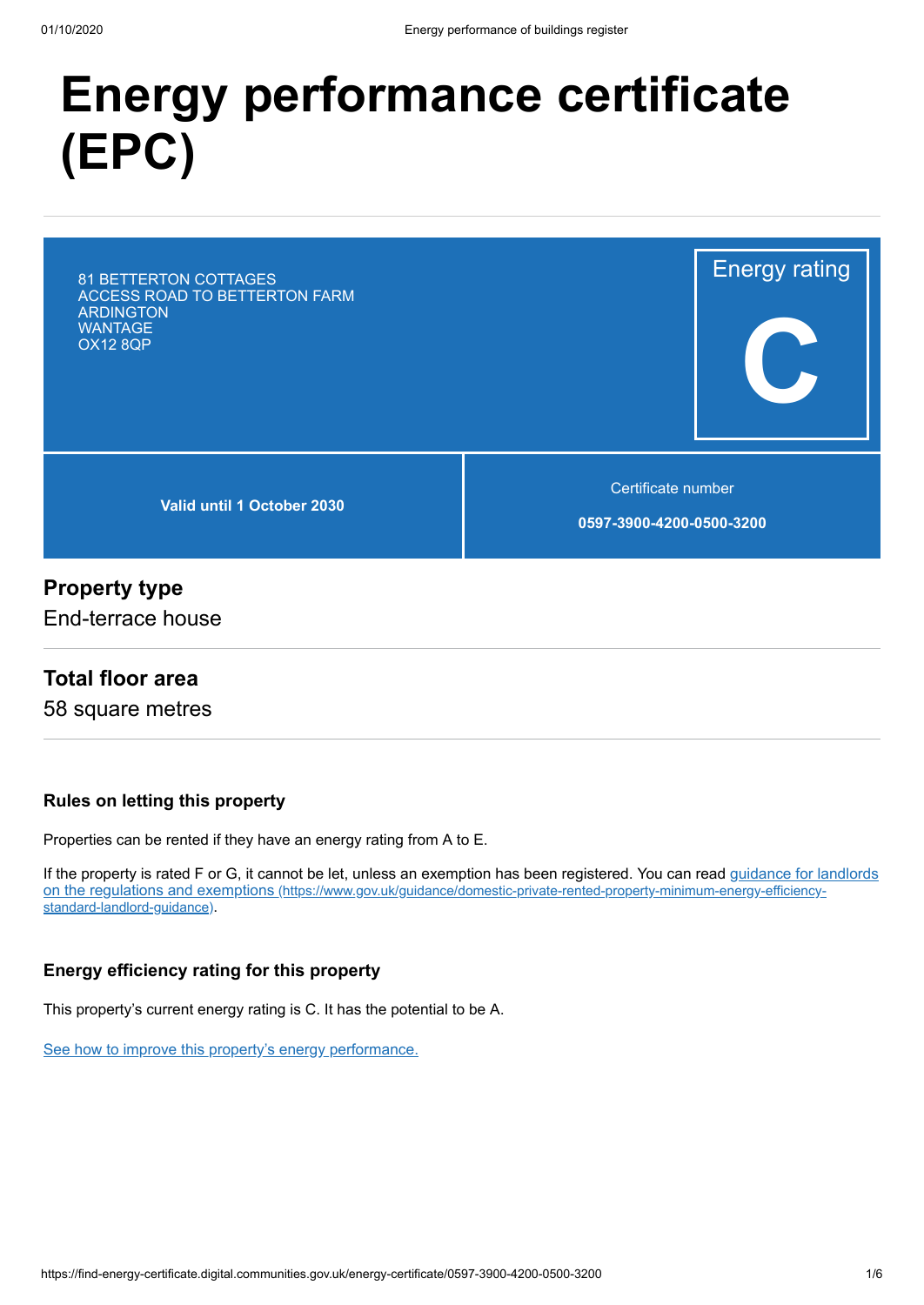| <b>Score</b> | <b>Energy rating</b>    | יו נכייי | <b>Current</b> | <b>Potential</b> |
|--------------|-------------------------|----------|----------------|------------------|
| $92 +$       |                         |          |                | 115  A           |
| 81-91        | $\mathbf B$             |          |                |                  |
| 69-80        | $\overline{\mathbf{C}}$ |          | 72 C           |                  |
| 55-68        |                         |          |                |                  |
| 39-54        | Е                       |          |                |                  |
| $21 - 38$    |                         | F        |                |                  |
| $1 - 20$     |                         | G        |                |                  |

The graph shows this property's current and potential energy efficiency.

Properties are given a rating from A (most efficient) to G (least efficient).

Properties are also given a score. The higher this number, the lower your carbon dioxide (CO2) emissions are likely to be.

The average energy rating and score for a property in England and Wales are D (60).

#### **Breakdown of property's energy performance**

This section shows the energy performance for features of this property. The assessment does not consider the condition of a feature and how well it is working.

Each feature is assessed as one of the following:

- very good (most efficient)
- good
- average
- poor
- very poor (least efficient)

When the description says 'assumed', it means that the feature could not be inspected and an assumption has been made based on the property's age and type.

| <b>Feature</b>       | <b>Description</b>                    | Rating  |
|----------------------|---------------------------------------|---------|
| Wall                 | Solid brick, with internal insulation | Good    |
| Roof                 | Roof room(s), insulated               | Good    |
| Window               | Fully double glazed                   | Good    |
| Main heating         | Boiler and radiators, oil             | Average |
| Main heating control | Programmer, room thermostat and TRVs  | Good    |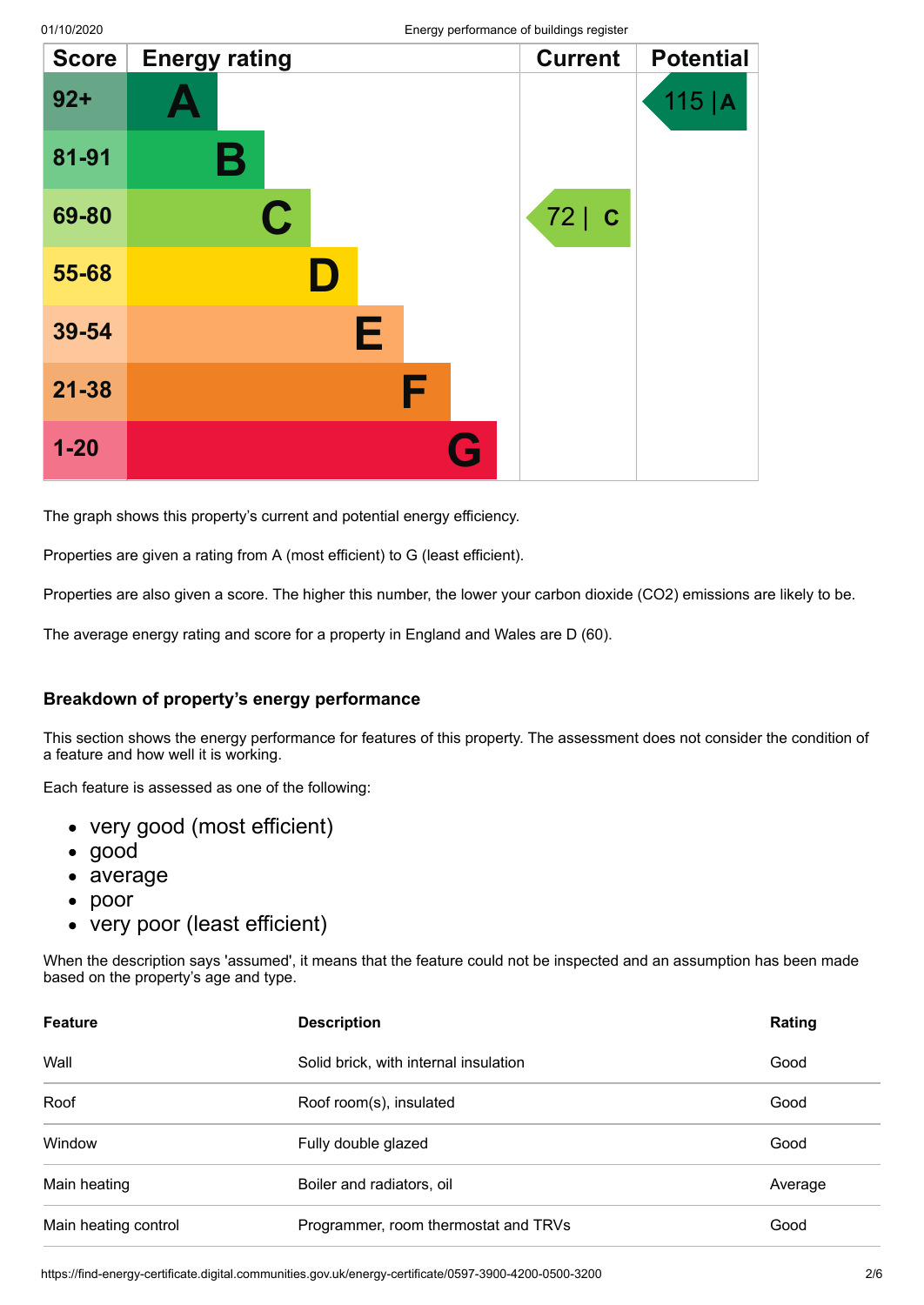01/10/2020 Energy performance of buildings register

| <b>Feature</b>    | <b>Description</b>                       | Rating    |
|-------------------|------------------------------------------|-----------|
| Hot water         | From main system                         | Average   |
| Lighting          | Low energy lighting in all fixed outlets | Very good |
| Floor             | Solid, insulated                         | N/A       |
| Secondary heating | None                                     | N/A       |

# **Primary energy use**

The primary energy use for this property per year is 166 kilowatt hours per square metre (kWh/m2).

## What is primary energy use?

#### **Environmental impact of this property**

One of the biggest contributors to climate change is carbon dioxide (CO2). The energy used for heating, lighting and power in our homes produces over a quarter of the UK's CO2 emissions.

#### **An average household produces**

6 tonnes of CO2

#### **This property produces**

2.5 tonnes of CO2

### **This property's potential production**

-0.7 tonnes of CO2

By making the [recommended changes](#page-3-0), you could reduce this property's CO2 emissions by 3.2 tonnes per year. This will help to protect the environment.

Environmental impact ratings are based on assumptions about average occupancy and energy use. They may not reflect how energy is consumed by the people living at the property.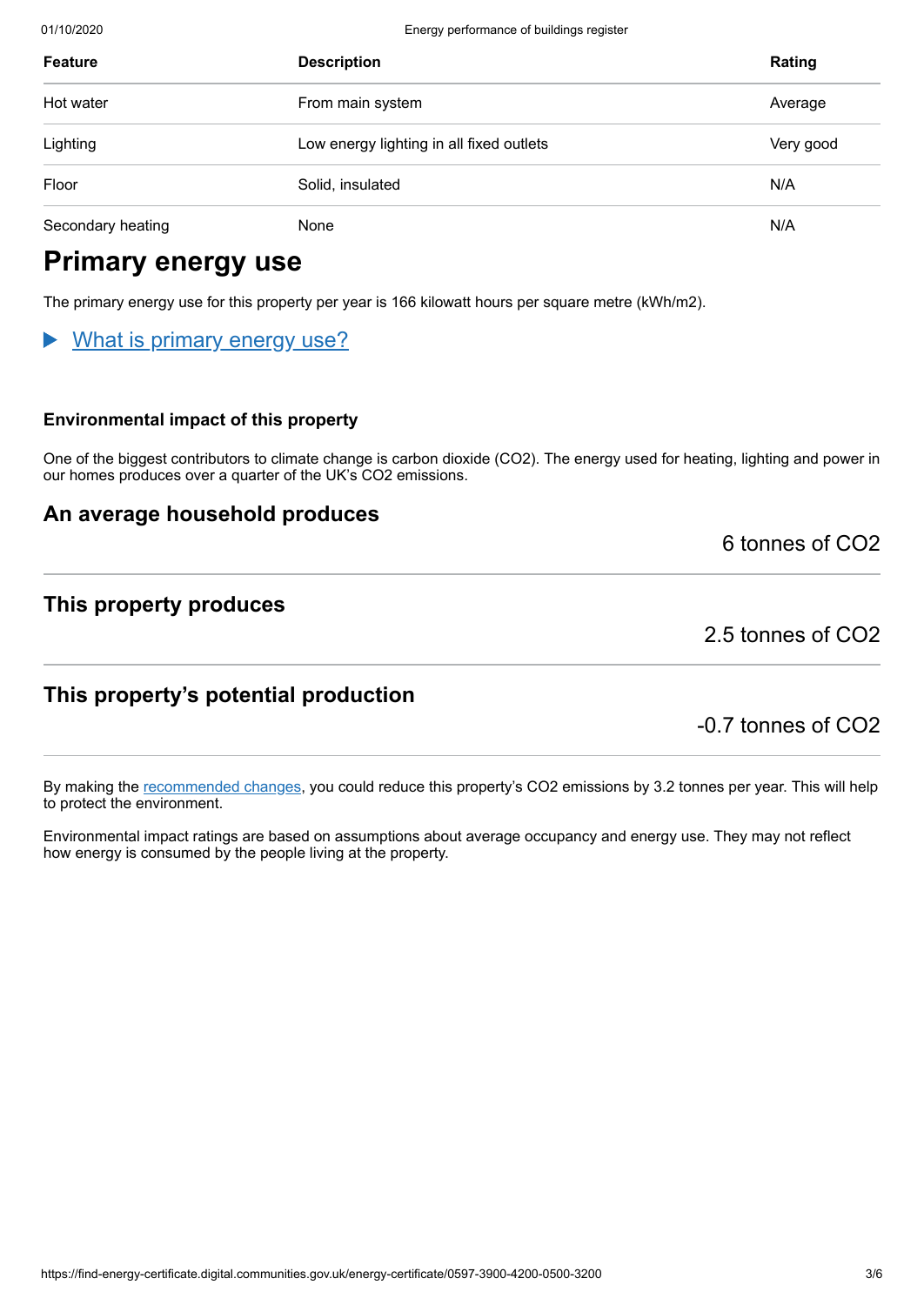#### <span id="page-3-0"></span>**How to improve this property's energy performance**

Making any of the recommended changes will improve this property's energy efficiency.

If you make all of the recommended changes, this will improve the property's energy rating and score from C (72) to A (115).

#### What is an energy rating?

## **Recommendation 1: Solar water heating**

Solar water heating

#### **Typical installation cost**

## **Typical yearly saving**

|  | Potential rating after carrying out recommendation 1 |  |
|--|------------------------------------------------------|--|
|  |                                                      |  |

# **Recommendation 2: Solar photovoltaic panels, 2.5 kWp**

Solar photovoltaic panels

#### **Typical installation cost**

|  | <b>Typical yearly saving</b> |
|--|------------------------------|
|  |                              |

## **Potential rating after carrying out recommendations 1 and 2**

# **Recommendation 3: Wind turbine**

Wind turbine

#### **Typical installation cost**

£15,000 - £25,000

## **Typical yearly saving**

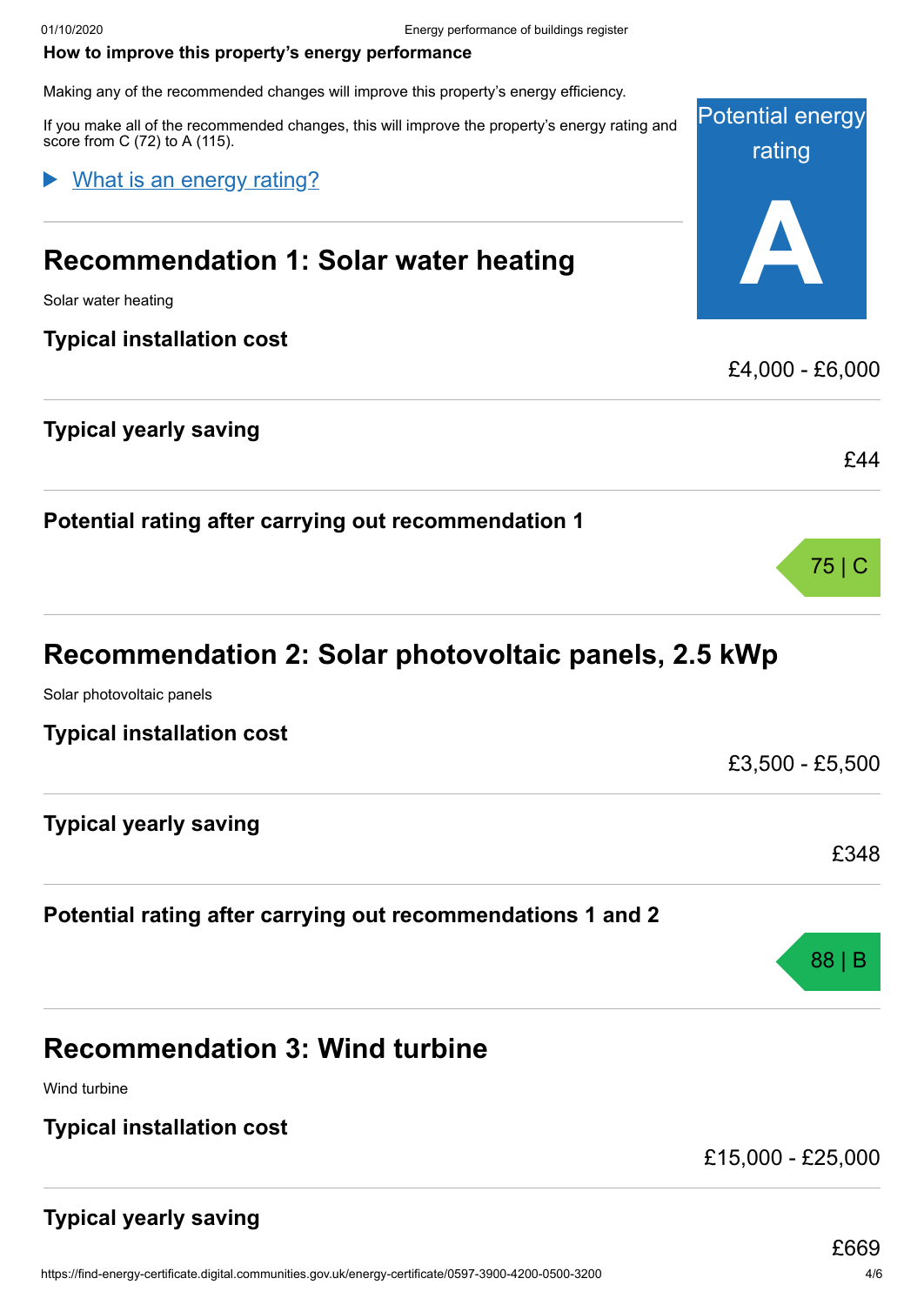#### **Potential rating after carrying out recommendations 1 to 3**



# **Paying for energy improvements**

[Find energy grants and ways to save energy in your home.](https://www.gov.uk/improve-energy-efficiency) (https://www.gov.uk/improve-energy-efficiency)

#### **Estimated energy use and potential savings**

The estimated cost shows how much the average household would spend in this property for heating, lighting and hot water. It is not based on how energy is used by the people living at the property.

The estimated saving is based on making all of the recommendations in [how to improve this property's energy performance.](#page-3-0)

For advice on how to reduce your energy bills visit Simple Energy Advice [\(https://www.simpleenergyadvice.org.uk/\)](https://www.simpleenergyadvice.org.uk/).

# **Heating use in this property**

Heating a property usually makes up the majority of energy costs.

### **Estimated energy used to heat this property**

## **Potential energy savings by installing insulation**

The assessor did not find any opportunities to save energy by installing insulation in this property.

You might be able to receive Renewable Heat Incentive payments [\(https://www.gov.uk/domestic-renewable-heat-incentive\)](https://www.gov.uk/domestic-renewable-heat-incentive). This will help to reduce carbon emissions by replacing your existing heating system with one that generates renewable heat. The estimated energy required for space and water heating will form the basis of the payments.

#### **Contacting the assessor and accreditation scheme**

This EPC was created by a qualified energy assessor.

If you are unhappy about your property's energy assessment or certificate, you can complain to the assessor directly.

If you are still unhappy after contacting the assessor, you should contact the assessor's accreditation scheme.

Accreditation schemes are appointed by the government to ensure that assessors are qualified to carry out EPC assessments.

## **Assessor contact details**

#### **Assessor's name**

Timothy Richardson

### **Telephone**

07889 602 288